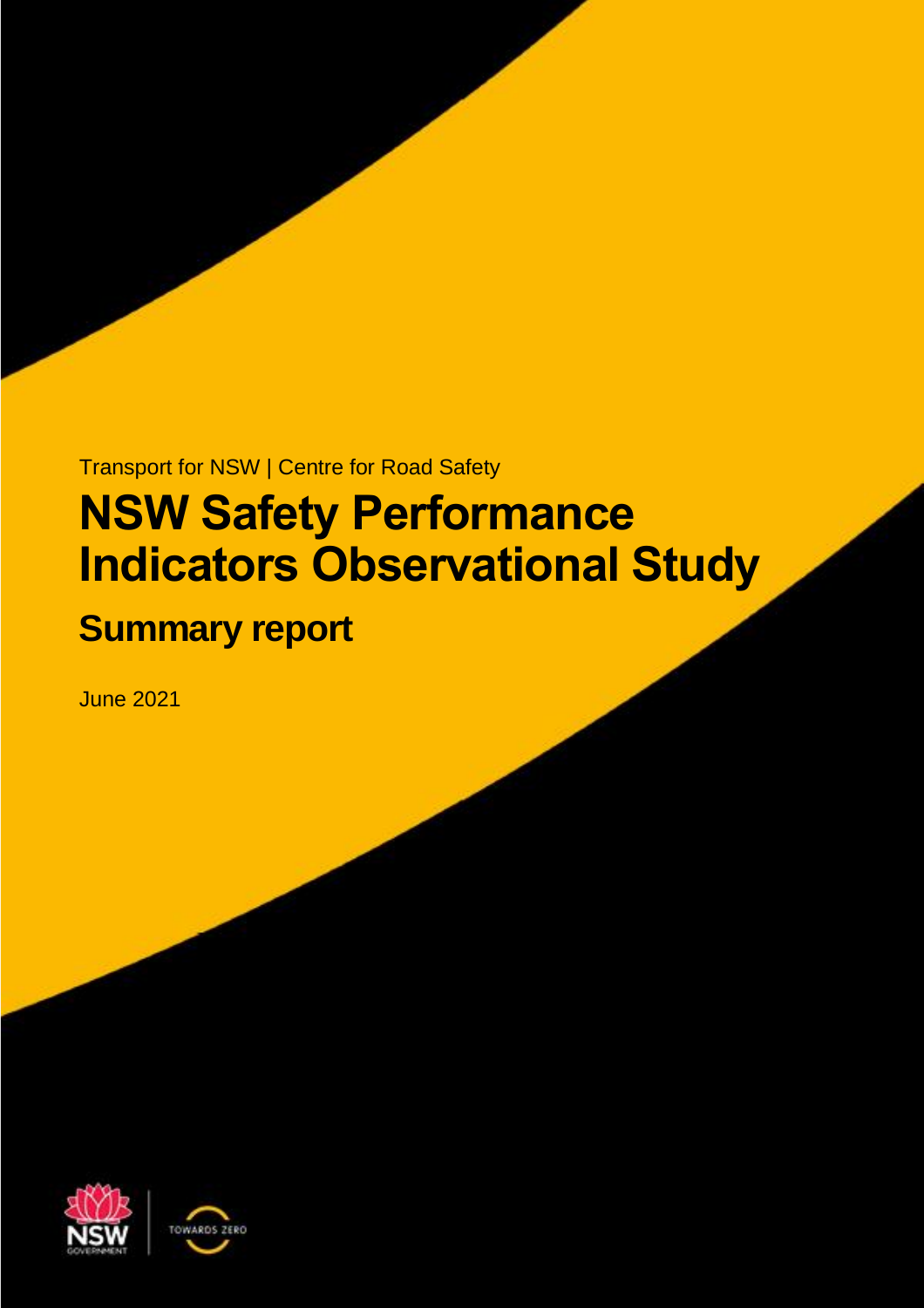# Contents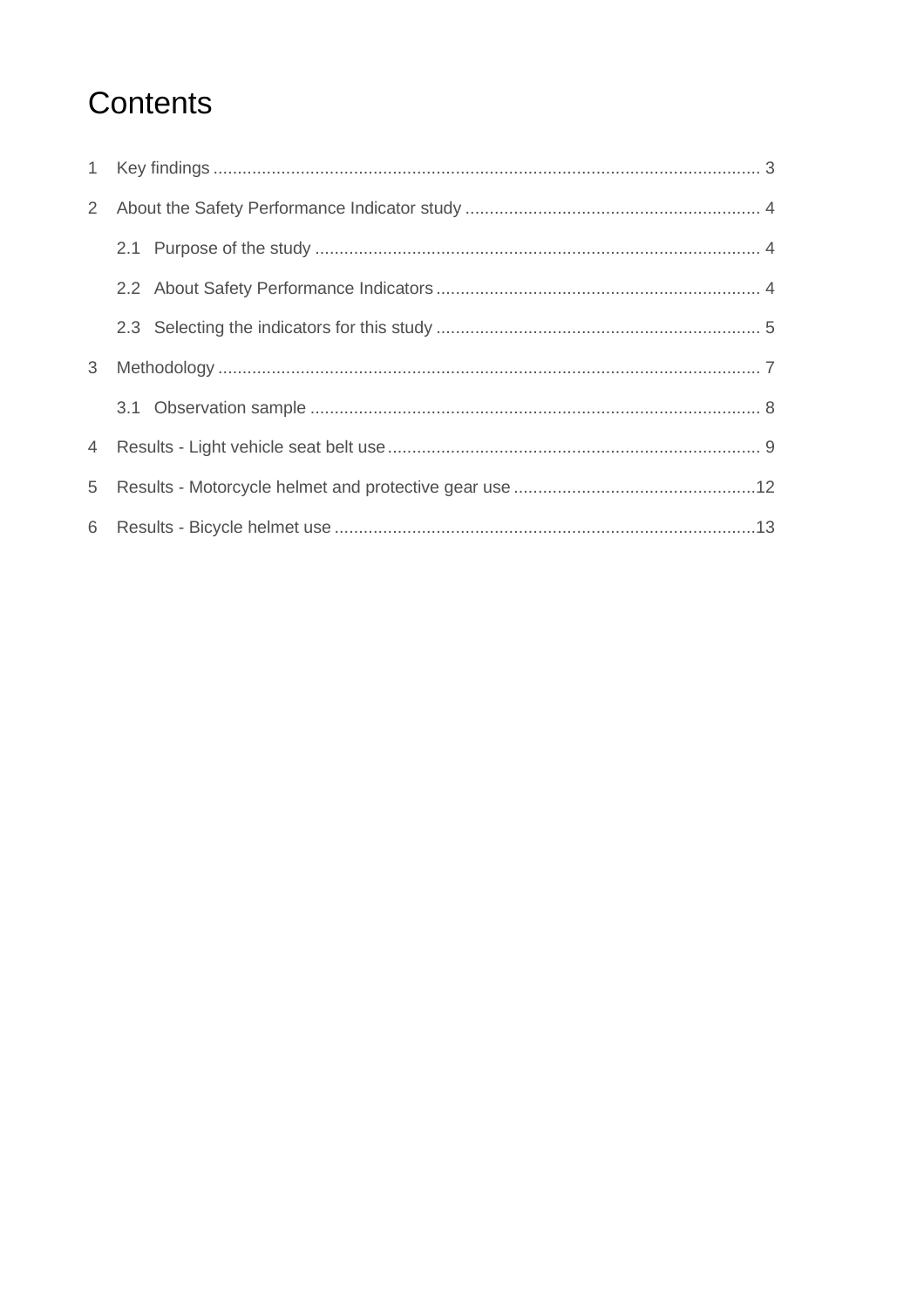# <span id="page-2-0"></span>**1 Key findings**

Observational studies have been undertaken in NSW that have identified prevalence of key road user behaviours, but these studies have usually focused on a single behaviour and have not been undertaken regularly or systematically. A review found that no up to date data was available to develop Safety Performance Indicators for three road user behaviours and this project aimed to address those data gaps, develop the baseline data and inform ongoing development of strategy to address any identified risks or issues.

Observations occurred across NSW during October and November 2020 and focused on:

- Light vehicle seat belt use (driver and front seat passenger only)
- Motorcycle helmet and protective gear use
- Bicycle helmet use.

The methodology for this study also allowed for the observation of mobile phone use by light vehicle drivers, motorcyclists and cyclists. Mobile phone use is not a current SPI in NSW.

#### **Light vehicle seat belt use**

Across NSW, 99.3 percent of all observed drivers and front seat passengers were wearing their seatbelt correctly fitted and adjusted.

Observed correct seatbelt use was slightly higher in regional and rural areas (99.6 per cent) compared to in metro areas (99.1 per cent; see page [9\)](#page-8-1). In most regions correct seatbelt use of 99.0 per cent or higher was observed, however at the Southern Sydney sites only a 96.7 per cent compliance rate was observed (page [10\)](#page-9-0).

Mobile phone use was also observed and 96.9 per cent of drivers were observed not holding a mobile phone (Page [10\)](#page-9-1). People driving slowly through an intersection were observed not to be holding their mobile phone more often (99.1 per cent) than drivers that were stopped at an intersection (96.1 per cent). Drivers who wore their seat belt correctly were more often observed not holding a mobile phone (97.0 per cent) compared to drivers who were not wearing their seat belt or wearing it incorrectly (90.0 per cent; page [11\)](#page-10-0).

#### **Motorcycle helmet and protective gear use**

Nearly all riders and passengers observed wore a helmet (99.9 per cent; see page [12\)](#page-11-0). Just under one third of riders and passengers (31.5 per cent) wore complete protective gear.

Less than half of one per cent of motorcyclists (13 of 2620 riders) were observed holding a mobile phone.

#### **Bicycle helmet use**

More than 9 out of 10 cyclists observed (91.2 per cent) wore a helmet (see page [13\)](#page-12-0). Of those cyclists wearing a helmet, 99.4 per cent wore a fastened helmet.

The rates of helmet use were significantly higher among males (92.0 per cent) than females (88.5 per cent). Nearly all cyclists estimated to be 10 years old or younger were wearing a helmet (95.5 per cent), however this rate drops considerably for cyclists estimated to be 11-17 years old at only 75.7 per cent. Most adults (18 years and over) were observed wearing a helmet (92.6 per cent).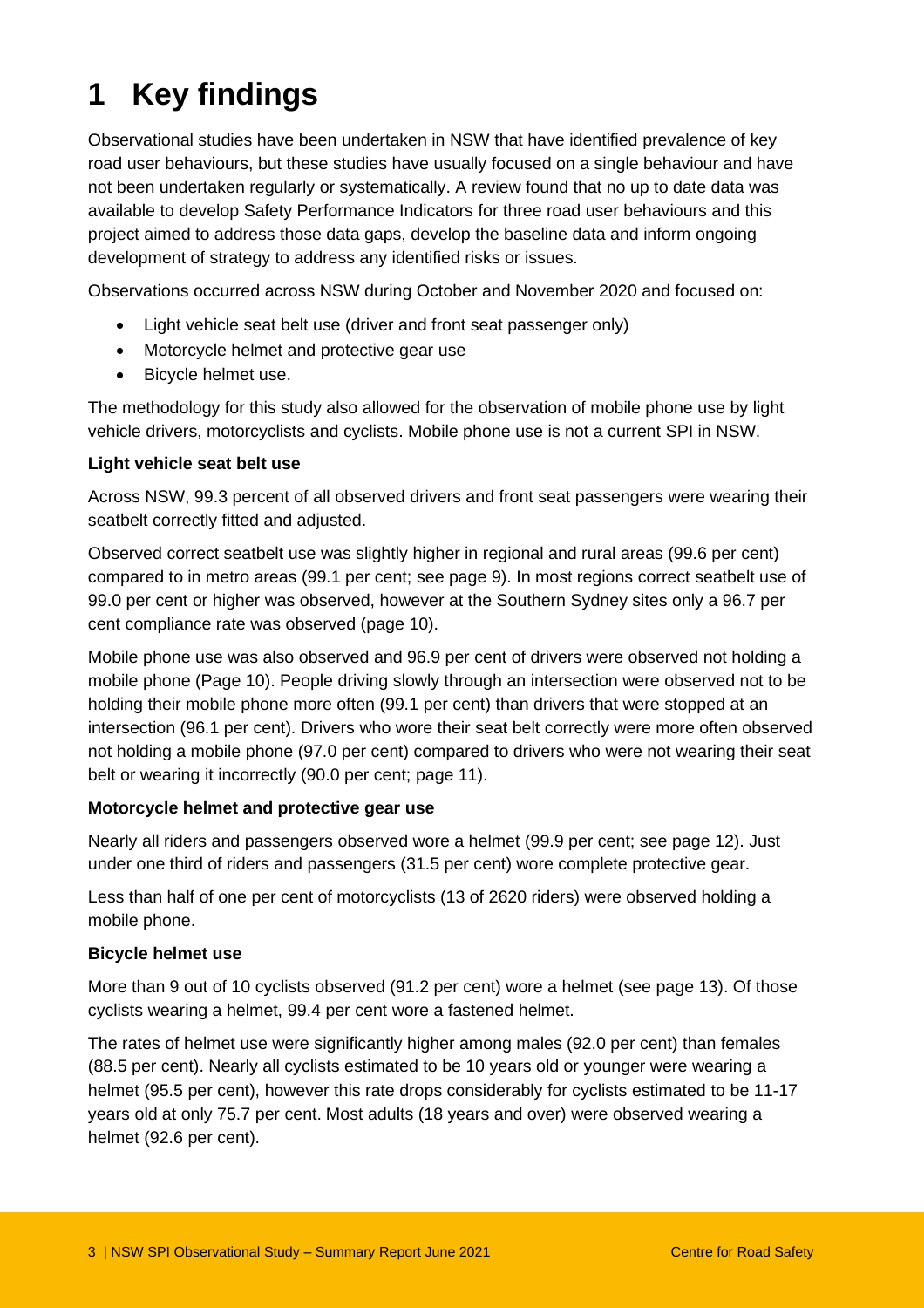### <span id="page-3-0"></span>**2 About the Safety Performance Indicator study**

### <span id="page-3-1"></span>2.1 Purpose of the study

This study aimed to address a gap in the available data for three specific road user behaviours and their associated safety performance indicators:

- Light vehicle seat belt use
- Motorcycle helmet and protective gear use
- Bicycle helmet use

Observational studies have been undertaken in NSW that have identified prevalence of key road user behaviours, but these studies have usually focused on a single behaviour and have not been undertaken regularly or systematically. The aim of this research was to conduct an observational study that provided baseline data on the relevant SPIs for ongoing monitoring of these behaviours. The study grouped these behaviours because they could be observed accurately during the same observation sessions.

The NSW Centre for Road Safety (CRS) commissioned Taverner Research to conduct the Safety Performance Indicator Observational Study. This report presents a summary of the study's findings. The full report is available to read here:

<https://roadsafety.transport.nsw.gov.au/research/reports/index.html>

### <span id="page-3-2"></span>2.2 About Safety Performance Indicators

The Road Safety Plan 2021 commits NSW to setting new road safety targets every 10 years to make sure we continue to move Towards Zero trauma. This relies on having a robust system for managing road safety performance linked to trauma outcomes.

Safety Performance Indicators are an internationally recognised approach to improving road safety management, in which improvements will yield the greatest tangible trauma reductions and provide measures of risk in the road system. SPIs relate to the safe system and require monitoring changes in road user behaviour, changes in the vehicle fleet and changes in the road environment.

Only focusing on fatality and serious injury outcomes does not allow for scrutiny of the impact of specific road safety actions in effecting change towards trauma outcomes. Safety performance indicators (SPIs) are defined as measures of risk in the road system, and therefore provide visibility of performance across all the different elements of the safe system. Improvements in SPIs show that the system is being made more error tolerant and survivable<sup>1</sup>.

<sup>1</sup> Woolley, J., & Crozier, J. (2018, September). *Inquiry into the National Road Safety Strategy 2011-2020.* Retrieved November 1, 2018, from [http://roadsafety.gov.au/nrss/files/NRSS\\_Inquiry\\_Final\\_Report\\_September\\_2018.pdf](http://roadsafety.gov.au/nrss/files/NRSS_Inquiry_Final_Report_September_2018.pdf)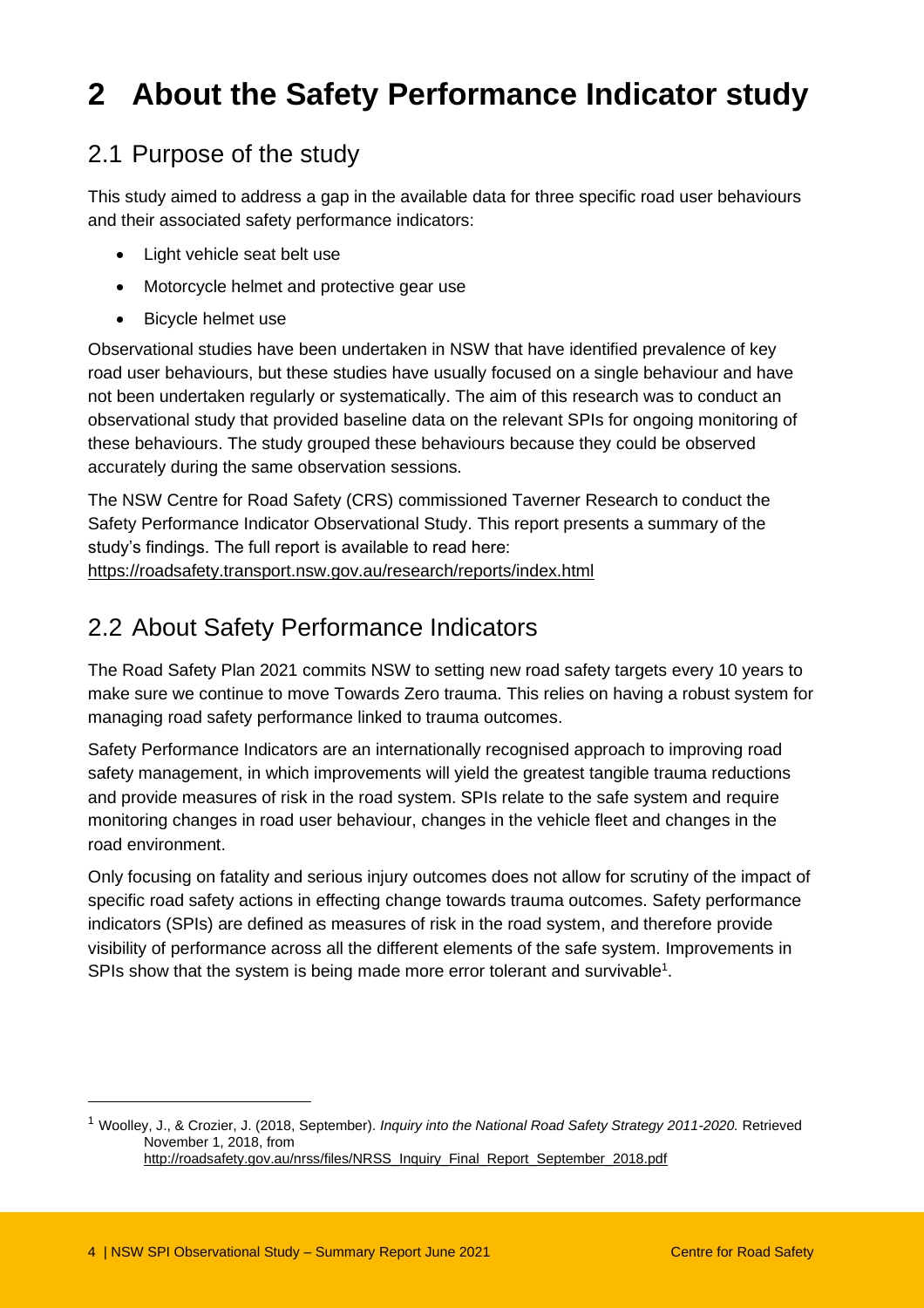### <span id="page-4-0"></span>2.3 Selecting the indicators for this study

The indicators for this research were selected following a review of available data for all NSW safety performance indicators. The road user behaviours that are the focus of this research can all be captured from roadside observations and light vehicles and motorcycles can be observed during the same observation sessions.

### 2.3.1 Compliance with seat belt laws

There is good evidence that 3-point seat belts are effective in preventing fatalities and injuries<sup>2</sup>, as are laws mandating the use of seatbelts and related enforcement activities (particularly in combination)<sup>3</sup>.

A meta-analysis of enforcement found that it significantly increased seat belt use by 21% during the enforcement period and by 15% afterwards. The effect was greater during the night than during the day<sup>4</sup>. A separate meta-analysis of seat belt use concluded that a seat belt reduces the risk of being killed or severely injured by 60% among front seat occupants and by 44% among rear seat occupants<sup>5</sup>.

Between 2015 and 2019, 15.6% of NSW light passenger vehicle drivers killed were not wearing an available seatbelt and 2.2% of NSW light passenger vehicle drivers seriously injured were not wearing an available seatbelt. This data only identifies whether or not a seatbelt has been worn, not necessarily whether it was worn correctly.

### 2.3.2 Share of motorcycle and bicycle riders wearing a helmet

Regarding motorcycles, the literature shows consistent statistically significant reductions in the risk of death and serious injuries to the head or face when a helmet is used compared to no helmet<sup>6</sup>. Between 2015 and 2019, 6.4% of NSW motorcycle riders killed were not wearing a helmet and 2.8% of NSW motorcycle riders seriously injured were not wearing a helmet.

For bicycles, there is good evidence for statistically significant reductions in the severity of head and facial injuries for cyclists when a helmet is used, compared to no helmet<sup>7</sup>. Between 2015 and 2019, 14.4% of NSW bicycle riders killed were not wearing a helmet and 12.7% of NSW bicycle riders seriously injured were not wearing a helmet.

<sup>2</sup> Andersson, M. (2017). *Seatbelts.* Retrieved August 3, 2018, from European Road Safety Decision Support System, developed by the H2020 project SafetyCube: [https://www.roadsafety](https://www.roadsafety-dss.eu/assets/data/pdf/synopses/Seatbelts_15062017.pdf)[dss.eu/assets/data/pdf/synopses/Seatbelts\\_15062017.pdf](https://www.roadsafety-dss.eu/assets/data/pdf/synopses/Seatbelts_15062017.pdf)

<sup>3</sup> Alfonsi, R., Meta, E., & Ammari, A. (2017). *Seatbelt law and enforcement.* Retrieved August 1, 2018, from European Road Safety Decision Support System, developed by the H2020 project SafetyCube: https://www.roadsafety-dss.eu/assets/data/pdf/synopses/Seatbelt\_law\_and\_enforcement\_14062017.pdf

<sup>4</sup> Høye, A. (2009). Control of the use of personal protective equipment. In *The Handbook of Road Safety Measures, Norwegian (online) version.* <http://tsh.toi.no/index.html?22743>

<sup>5</sup> Høye, A. (2016). How would increasing seat belt use affect the number of killed or seriously injured light vehicle occupants? *Accident Analysis & Prevention*, 88:175-86

<sup>6</sup> Reed, S. (2018). *PTW Helmets.* Retrieved August 8, 2018, from European Road Safety Decision Support System, developed by the H2020 project SafetyCube: [https://www.roadsafety](https://www.roadsafety-dss.eu/assets/data/pdf/synopses/PTW_Helmets_23022018.pdf)[dss.eu/assets/data/pdf/synopses/PTW\\_Helmets\\_23022018.pdf](https://www.roadsafety-dss.eu/assets/data/pdf/synopses/PTW_Helmets_23022018.pdf)

<sup>7</sup> Reed, S. (2018). *Cycle protective clothing - Helmet.* European Road Safety Decision Support System, developed by the H2020 project SafetyCube.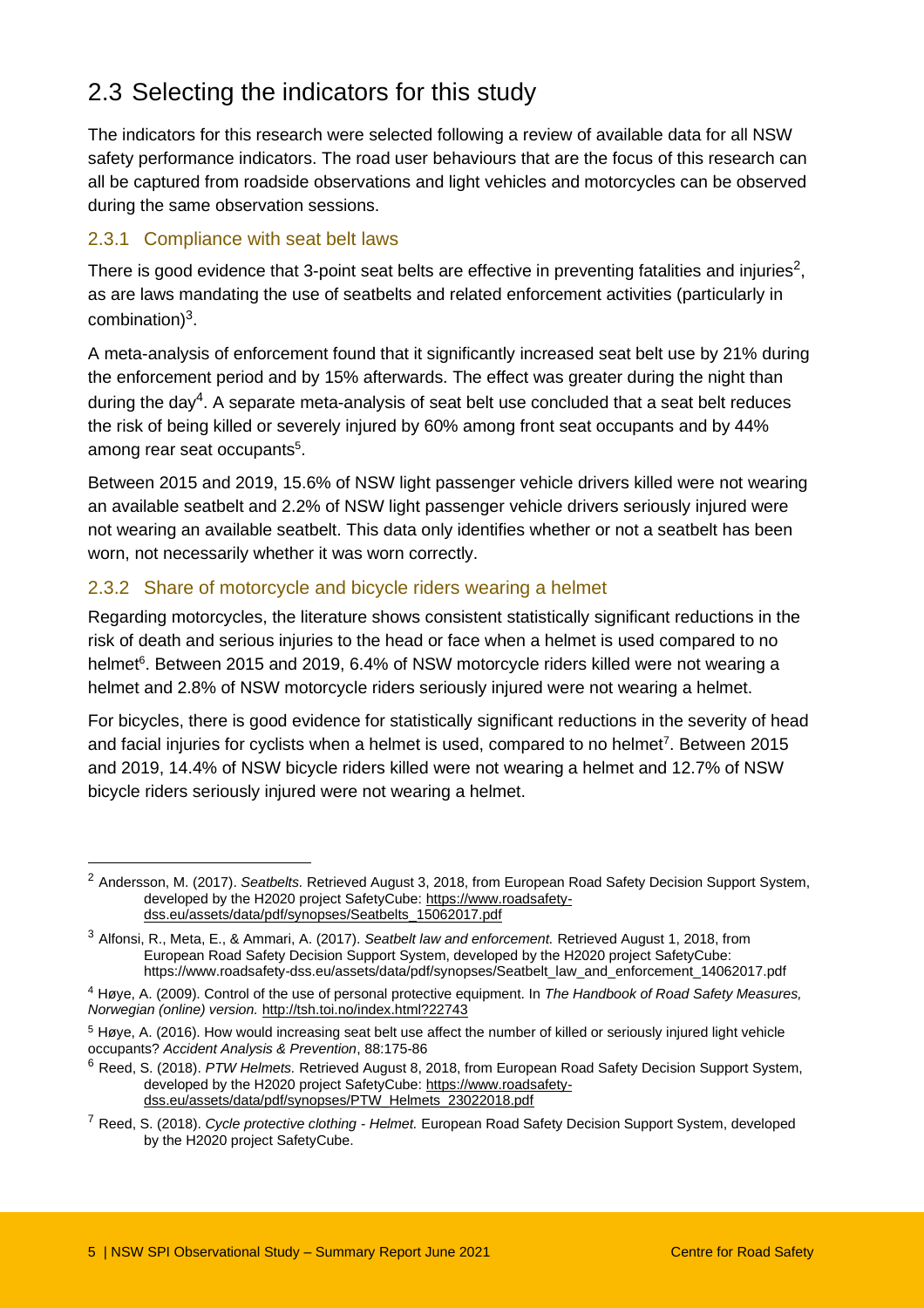### 2.3.3 Rates of full-body motorcycle protective gear use

The use of motorcycle protective gear is itself not a Safety Performance Indicator, but protective gear use was observed during this study to provide insight into the safety habits of NSW motorcyclists. The focus on motorcycle helmets meant this research could simultaneously observe the protective gear being worn without having to conduct a separate study.

The right protective gear can greatly reduce the likelihood of permanent injuries from a crash and shorten hospital recovery times. Riders are best protected when their whole body is covered with abrasion resistant materials, with added impact protection for the joints. Riders wearing protective motorcycle clothing, especially when fitted with impact protection, are less likely to have any injuries in a crash, while those who are injured are less likely to be hospitalised.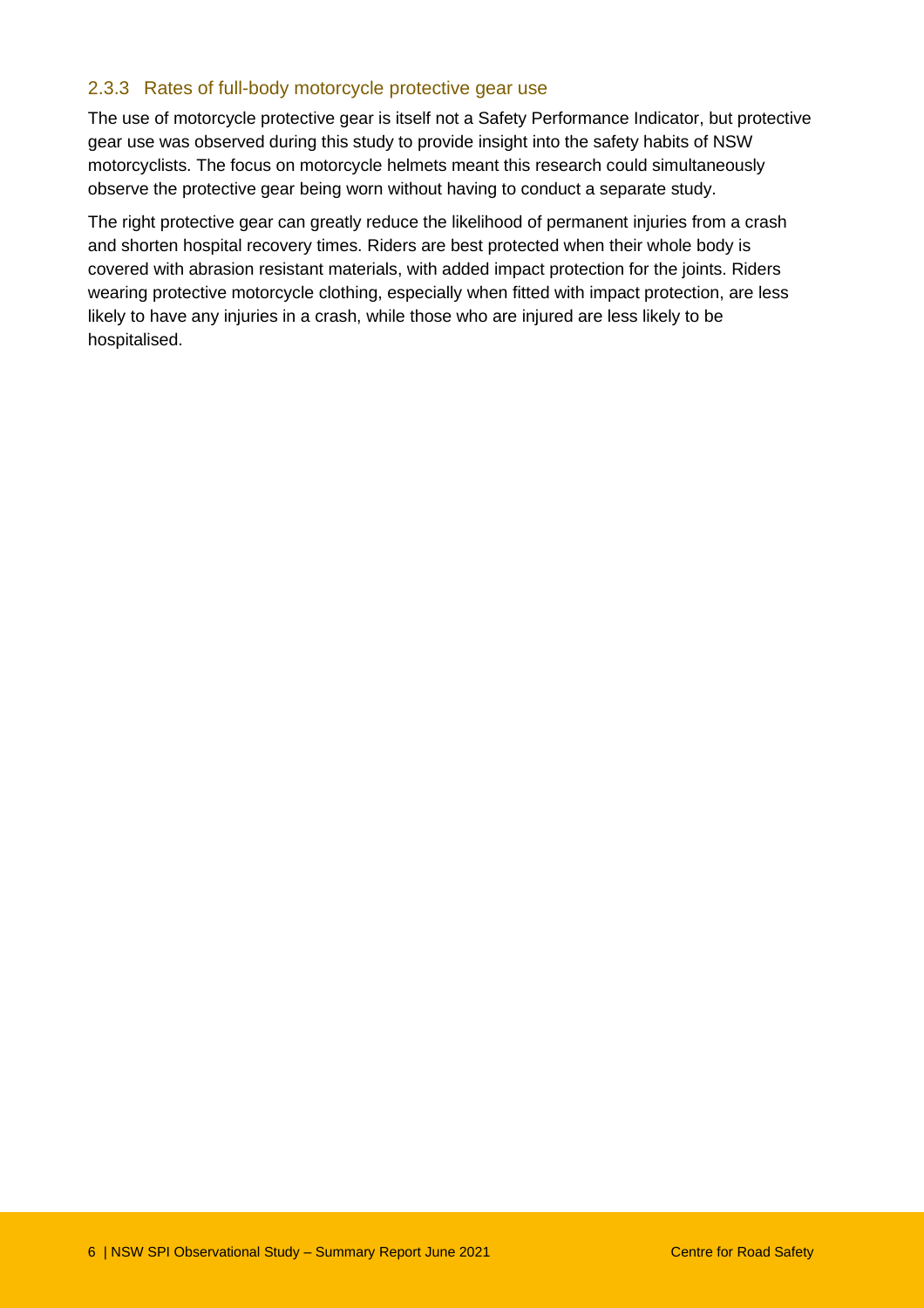# <span id="page-6-0"></span>**3 Methodology**

The aim of the study was to observe the road user behaviours in both metro locations (Sydney, Newcastle, and Wollongong) and regional/rural areas.



Data reported in this report may be different (+/- 1 per cent) to the sum of the individual elements shown in a figure or table due to rounding. Sum totals displayed in figures or tables may not add to 100 per cent due to rounding. Tests of statistical significance are noted where relevant, where  $p \le 0.05$ .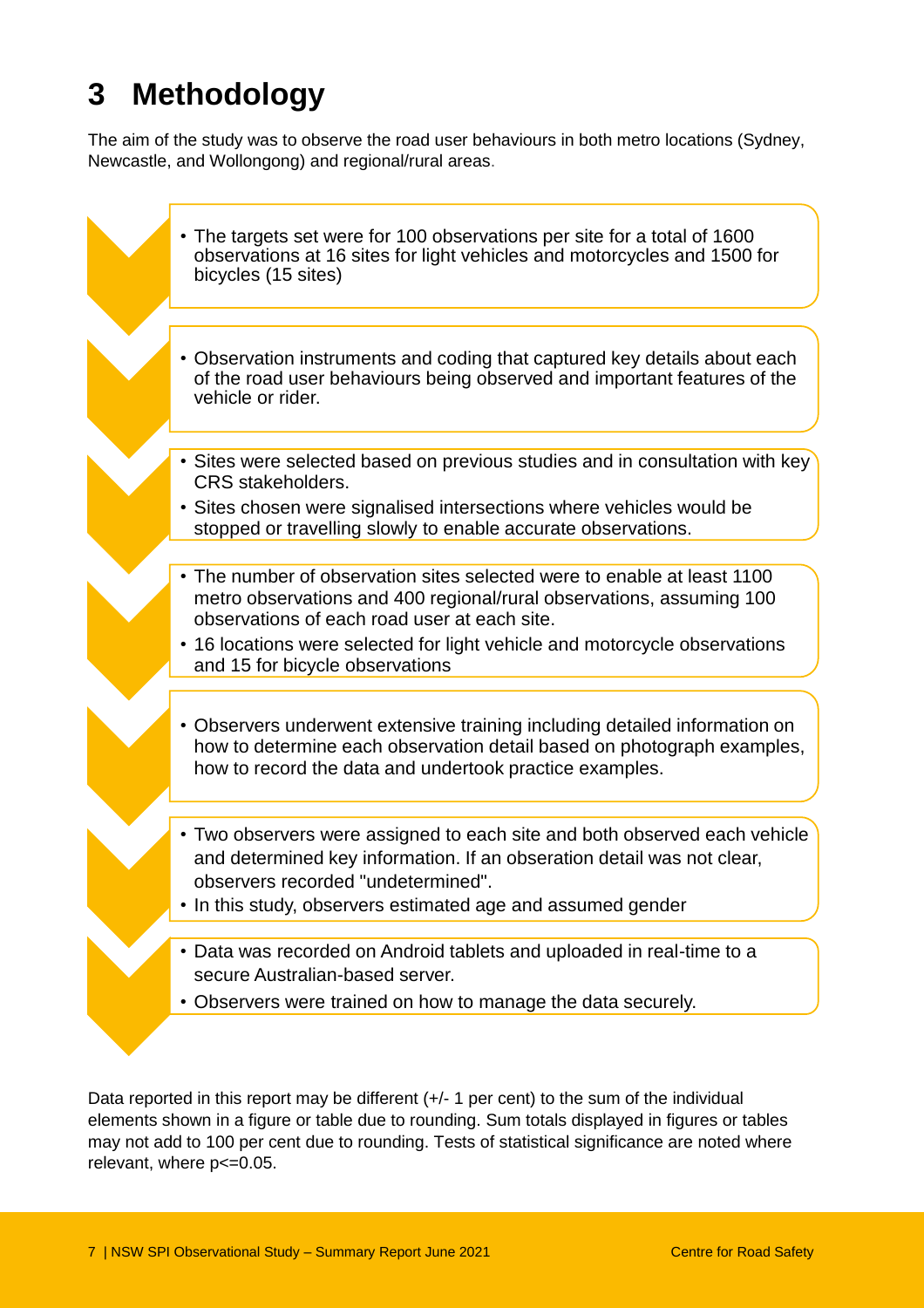### <span id="page-7-0"></span>3.1 Observation sample

In total, 9455 light vehicles were observed during the study and 2714 motorcycles were observed [\(Table 1\)](#page-7-1). These numbers greatly exceeded the planned number of 1600 total observations each for light vehicles and motorcycles. A total of 2901 bicycle observations were completed during the study.

CRS and Taverner Research were unsure what traffic volumes to expect during the observation session, especially for motorcycle and bicycle observations. Researchers planned to achieve the minimum number of observations and continued to observe and record light vehicles, motorcycles and bicycles during the scheduled observations rather than stopping once the minimum counts had been met. These counts enhanced the findings of the study and further supported the SPIs.

| <b>Region</b>         | <b>Light vehicle</b><br>observations | <b>Motorcycle</b><br>observations | <b>Bicycle</b><br>observations |
|-----------------------|--------------------------------------|-----------------------------------|--------------------------------|
| Inner Sydney          | 832                                  | 470                               | 748                            |
| Northern Sydney       | 1995                                 | 502                               | 383                            |
| Southern Sydney       | 917                                  | 464                               | 260                            |
| <b>Western Sydney</b> | 1177                                 | 178                               | 196                            |
| <b>Outer Metro</b>    | 1441                                 | 350                               | 733                            |
| <b>Coastal NSW</b>    | 1455                                 | 390                               | 350                            |
| <b>Inland NSW</b>     | 1638                                 | 360                               | 231                            |
| <b>Total</b>          | 9455                                 | 2714                              | 2901                           |

#### <span id="page-7-1"></span>**Table 1. Completed observations**

Source: NSW 2020 Safety Performance Indicator Observational Study, October-November 2020

The following table shows the suburbs in which observations occurred and are linked to regions [\(Table 2\)](#page-7-2). These include observation sites for light vehicles, motorcycles and bicycles however not all of these three vehicle types were observed in each suburb.

#### <span id="page-7-2"></span>**Table 2. Regions and their observed suburbs**

| <b>Region</b>      | <b>Suburbs of observations</b>                             |  |  |
|--------------------|------------------------------------------------------------|--|--|
| Inner Sydney       | Moore Park, Rozelle, Millers Point                         |  |  |
| Northern Sydney    | Lane Cove West, Mosman, Berowra, North Ryde, Manly         |  |  |
| Southern Sydney    | Sutherland, Ramsgate, Kirrawee, Brighton Le Sands          |  |  |
| Western Sydney     | Penrith, Blacktown, Seven Hills, Glenwood                  |  |  |
| <b>Outer Metro</b> | Berkeley, North Wollongong, Wickham, Albion Park, Wallsend |  |  |
| <b>Coastal NSW</b> | Coffs Harbour, Nowra, Jervis Bay                           |  |  |
| <b>Inland NSW</b>  | Tamworth, Bathurst, Wagga Wagga                            |  |  |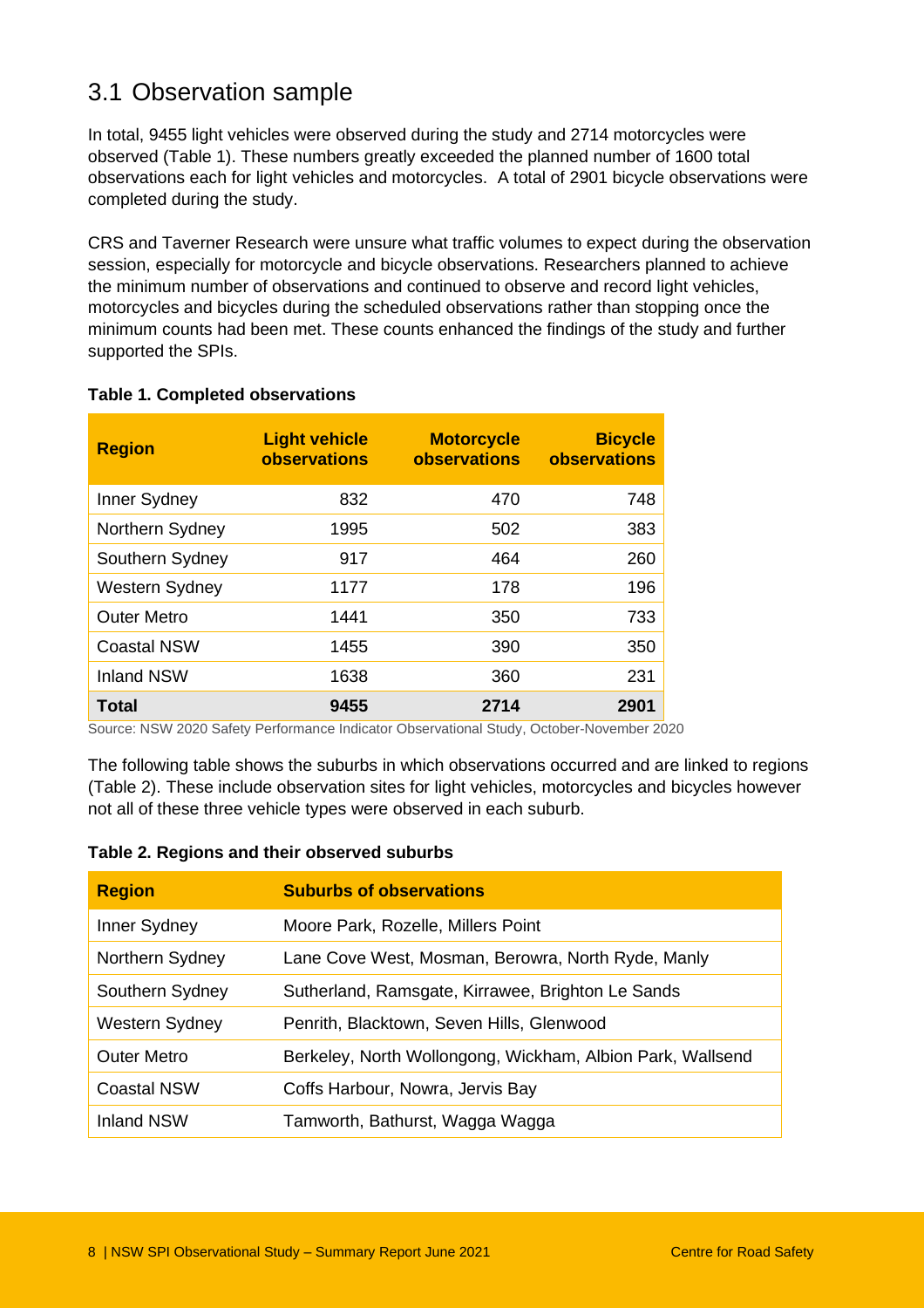### <span id="page-8-0"></span>**4 Results - Light vehicle seat belt use**

Observed seatbelt compliance was high across NSW. In light vehicle observations 99.3 per cent of observed drivers and front seat passengers wore their seat belts correctly fitted and adjusted [\(Figure 1\)](#page-8-1).

### <span id="page-8-1"></span>**Figure 1. Observed seatbelt compliance in NSW, 2020**



Note: N=9299. Excludes n=120 'Worn – undetermined' and n=36 'Undetermined'

At locations in regional and rural NSW higher rates of seat belt use (99.6 per cent) were observed than at than Metro locations (99.1 per cent; [Figure 2\)](#page-8-2); this difference is statistically significant.

### <span id="page-8-2"></span>**Figure 2. Observed seatbelt compliance in NSW, Regional/ Rural vs Metro, 2020**



Source: NSW 2020 Safety Performance Indicator Observational Study, October-November 2020 Note: Metro (n=6224) and Regional/ Rural (n=3075). Excludes n=120 'Worn – undetermined' and n=36 'Undetermined'

Seatbelt compliance was high for both males and females, with the proportion of females observed wearing their seatbelt correctly (99.0 per cent) higher than the proportion of males (99.0 per cent). This difference was statistically significant.

Most regions demonstrated high seat belt compliance (99.0 per cent or higher), while at the Southern Sydney locations only a 96.7 per cent compliance rate was observed [\(Figure 3\)](#page-9-0). This may be explained by a couple of factors. Firstly, the same observers worked at both locations and reported a high number of tinted windows and as instructed, were reluctant to code as "worn-conforming" if they had any doubts. Secondly, there have been press reports of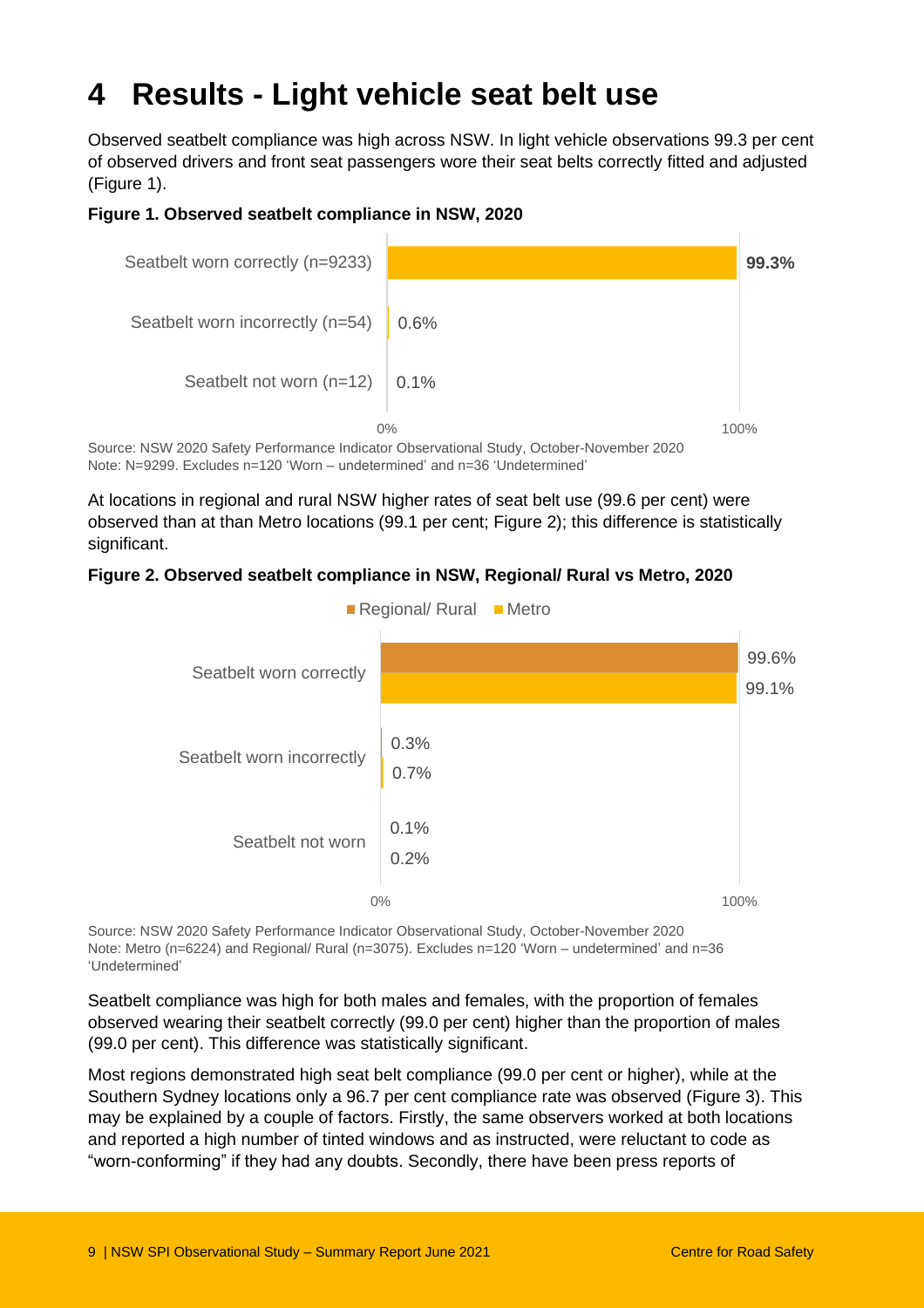community back lash to hooning and anti-social behaviour at the Bay Street location (in Southern Sydney) in particular. The observers reported seeing several drivers with the seat belt draped under their arm resulting in four percent "worn - not conforming" at Brighton-Le-Sands and two per cent at Kirrawee. These sites constitute the 'Southern Sydney' region in [Figure 3.](#page-9-0)

<span id="page-9-0"></span>



Source: NSW 2020 Safety Performance Indicator Observational Study, October-November 2020 Note: Data not shown for n=120 'Worn – undetermined' and n=36 'Undetermined'.

Overall, 96.9 per cent of drivers in NSW were observed **not** holding their mobile phone during this study [\(Figure 4\)](#page-9-1). Western Sydney was where most drivers not holding their mobile were observed (99.6 per cent not holding). The area that had the most drivers observed holding their phone was in Inner Sydney, where only 89.3 per cent of drivers were observed not holding a phone.

### <span id="page-9-1"></span>**Figure 4. Observed mobile phone compliance in NSW, 2020**



Source: NSW 2020 Safety Performance Indicator Observational Study, October-November 2020 Note: Drivers only. Excluded includes n=458 'Passenger' and n=128 'Undetermined'.

There was little difference in observed mobile phone usage between a drivers regional/metro location, gender or licence classes.

Drivers with passengers were less likely to be observed using their mobile phone (98.0 per cent) compared to drivers with no passengers (96.6 per cent). This difference was statistically significant.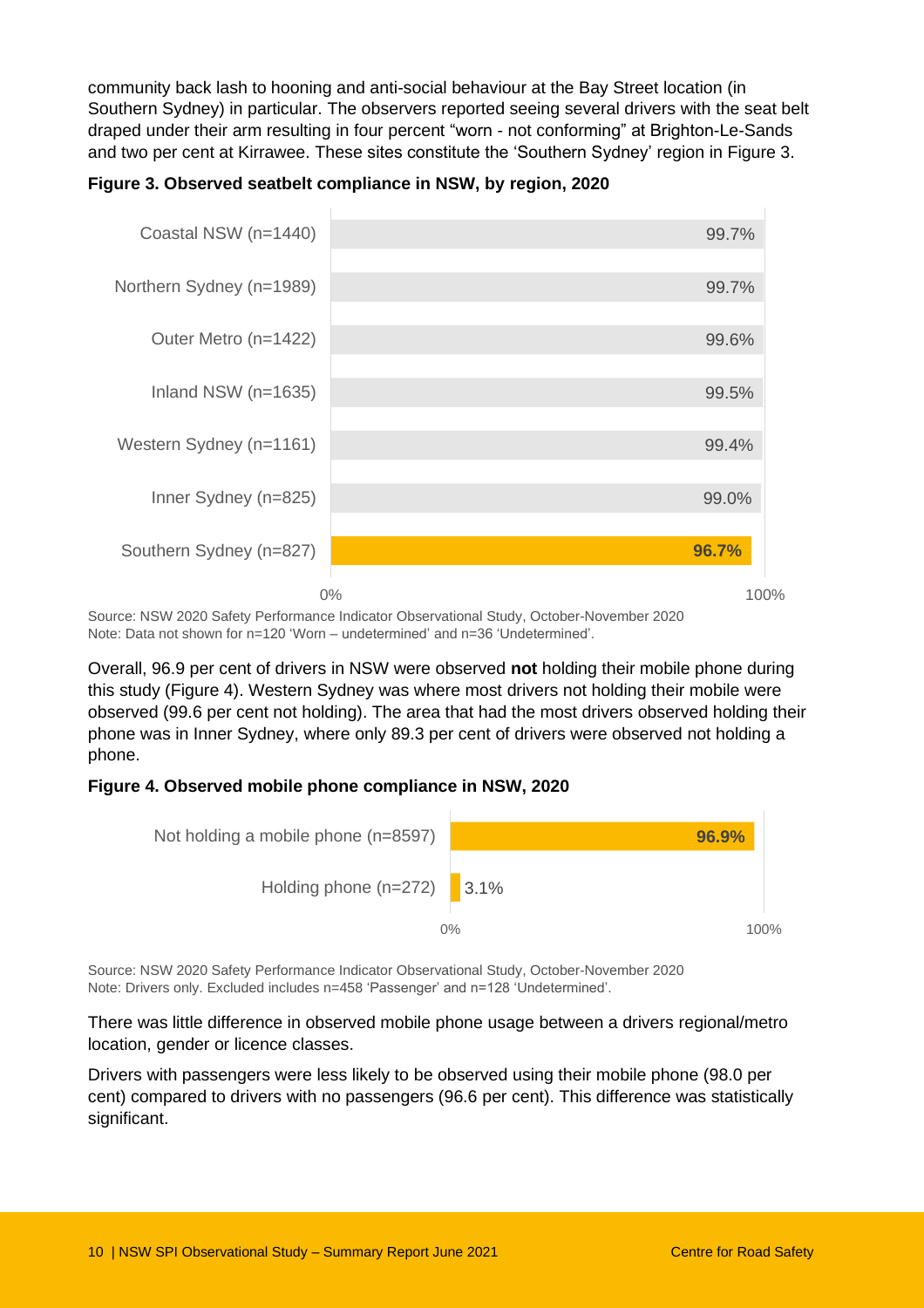Drivers who were stopped in traffic (either first at the lights or stopped behind others) were more likely to be observed holding their mobile phone (4.0 per cent) than drivers who were moving slowly through the signalised intersection (0.9 per cent). This difference was statistically significant.

In terms of seat belt use and mobile phone usage, drivers observed wearing their seat belts correctly were observed not holding a mobile phone in 97.0 per cent of observations [\(Figure 5\)](#page-10-0). Ten per cent of drivers who were not wearing a seatbelt or wearing it incorrectly were observed also holding a mobile phone.



#### <span id="page-10-0"></span>**Figure 5. Seatbelt use and mobile phone use in NSW, 2020**

Source: NSW 2020 Safety Performance Indicator Observational Study, October-November 2020 Note: Excludes all undetermined observations. Not tested for statistical significance.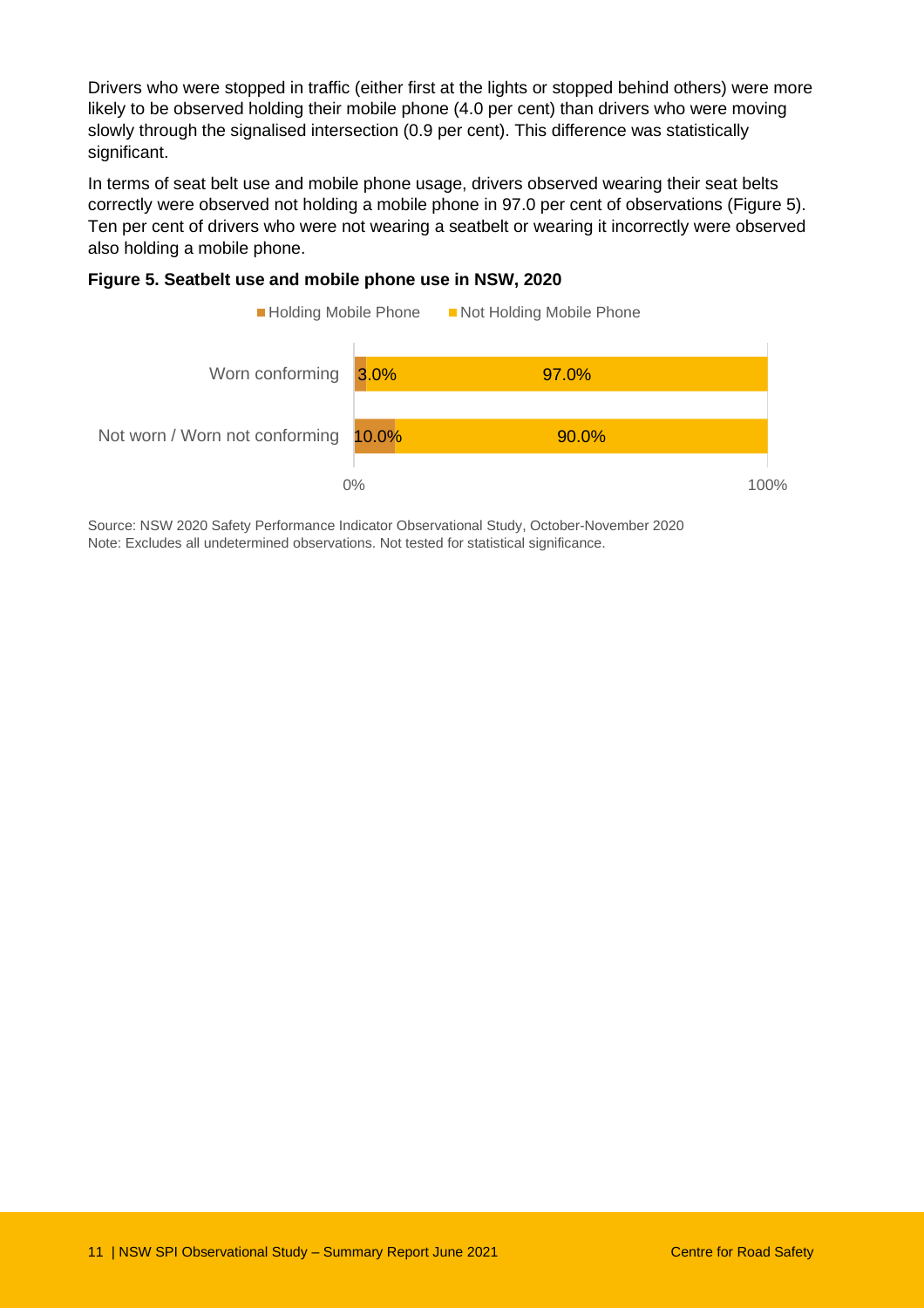### <span id="page-11-0"></span>**5 Results - Motorcycle helmet and protective gear use**

Motorcycle observations showed that:

- Nearly all riders and passengers wore a helmet (99.9 per cent; [Figure 6\)](#page-11-1)
- Only 31.5 per cent of riders and passengers wore complete protective gear, including a helmet as well as protective jackets, pants, gloves and boots.
- Less than half of one per cent of motorcyclists (13 of 2620 riders) were observed holding a mobile phone

#### <span id="page-11-1"></span>**Figure 6. Observed rates of motorcycle and protective gear use in NSW, 2020**



Source: NSW 2020 Safety Performance Indicator Observational Study, October-November 2020 Note: Excludes all undetermined observations.<sup>8</sup>

Full face helmets were most often worn in Inland NSW and Northern Sydney (both 83.3 per cent) and Southern Sydney (75.7 per cent). Open face helmets were most often worn by motorcyclists in Western Sydney (47.2 per cent), Coastal NSW (41.8 per cent) and Inner Sydney (36.8 per cent). These differences are statistically significant between regions.

Scooter riders were less likely to be observed wearing protective jackets (25.6 per cent), leather or protective pants (2.9 per cent; excludes long pants), protective motorcycle boots or other boots (14.3 per cent) and gloves (27.7 per cent) than other riders. This is statistically significant.

Riders in Inner Sydney (1.9 per cent), Northern Sydney (9.6 per cent) and Western Sydney (11.8 per cent) were wearing leather or protective pants at lower rates than all other regions (statistically significant). Riders in these locations often wore jeans or long pants, so some may have been wearing protective gear that is difficult to distinguish during roadside observations.

When looking at the visibility of riders gear, most riders (78.7 per cent) wore dark or very dark clothing on their upper body and 82.4 per cent of riders wore dark or very dark clothing on their lower body. Nearly two-thirds (65.1 per cent) of motorcycle helmets were dark or very dark.

Motorcyclists can utilise MotoCAP ratings to choose the right gear with the best protection and comfort for their ride at [motoCAP.com.au.](https://www.motocap.com.au/)

<sup>&</sup>lt;sup>8</sup> Protective pants category includes 'leather pants', 'other protective pants' and 'jeans and long pants'. If only obviously protective pants are included in this measure (leather pants and other protective pants), the 'Protective pants worn' value is reduced to only 18 per cent.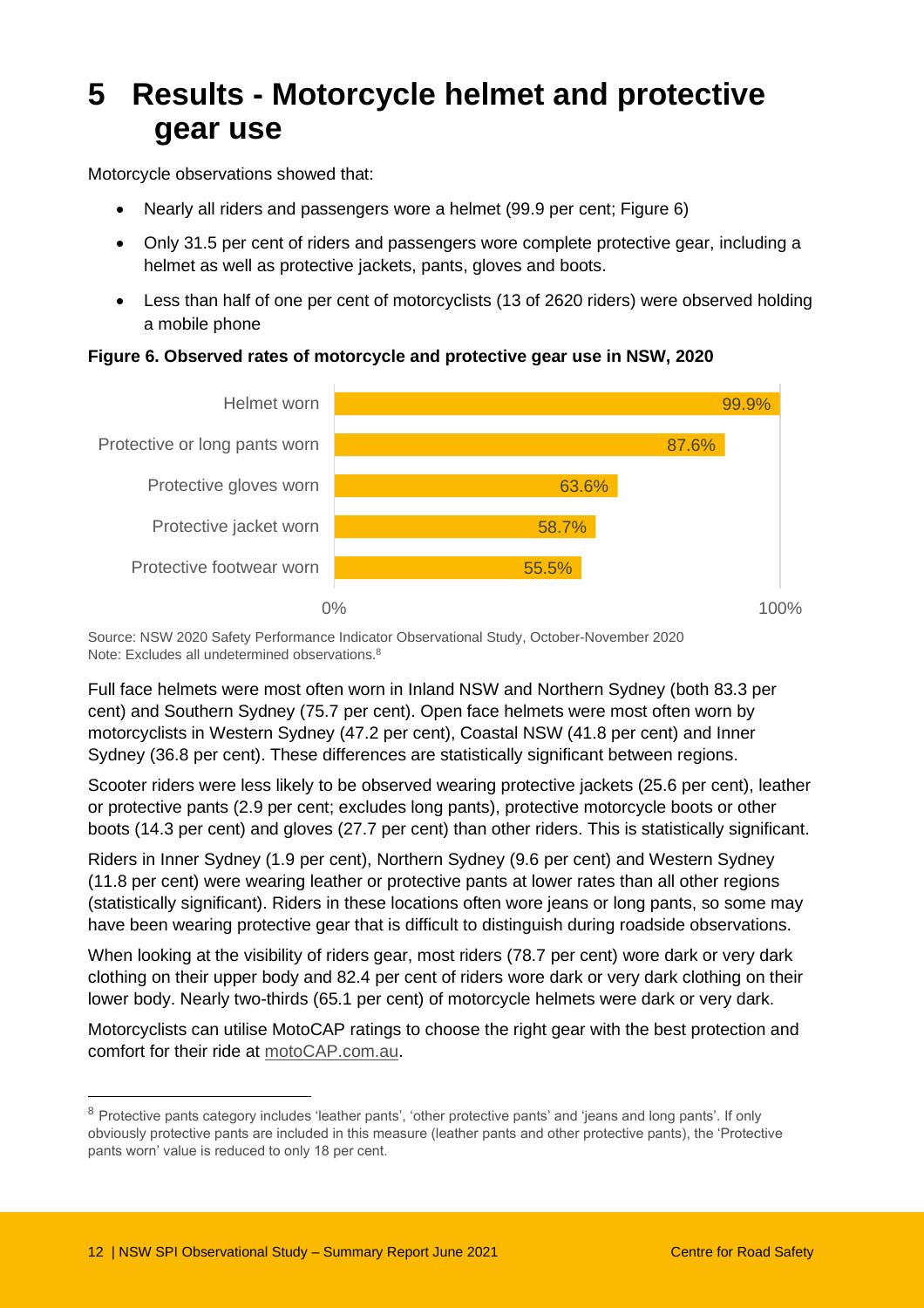### <span id="page-12-0"></span>**6 Results - Bicycle helmet use**

Bicycle observations showed that:

- 91.2 per cent of observed cyclists wore a bicycle helmet. Of those cyclists wearing a helmet, 99.0 per cent wore a fastened helmet.
- 8.1 per cent of cyclists were observed not wearing a helmet. Less than one per cent of all cyclists observed had a helmet with them but did not wear it
- Observed rates of helmet use were significantly different between males (92.0 per cent) and females (88.5 per cent)
- 93.6 per cent of bicyclists were **not** holding a mobile phone and 3.7 per cent of cyclists had a phone affixed to their bike.

There were several differences in helmet usage between groups with regional cyclists (82.3 per cent), females (88.5 per cent), those estimated to be 11-17 years old (75.7 per cent) and those riding on the footpath (81.6 per cent) or beside a shared path/ cycleway (82.2 per cent) being less likely to be wearing a helmet.

Nearly all cyclists estimated to be 10 years old or younger were observed wearing a helmet (95.5 per cent; [Figure 7\)](#page-12-1). The rate drops considerably for people estimated to be 11-17 years old (75.7 per cent). Slightly over 9 in 10 adults (18 years and over) wore a helmet (92.6 per cent). For those cyclists aged 10 years old and younger, all people observed wearing a helmet had it fastened. Nearly all 11–17 year olds (99.5 per cent) and adults 18 and older (99.3 per cent) that were wearing a helmet had it fastened.

#### <span id="page-12-1"></span>**Figure 7. Observed rates of helmet wearing by estimated age group in NSW, 2020**



Source: NSW 2020 Safety Performance Indicator Observational Study, October-November 2020

Observed helmet wearing rates were statistically significantly between metro areas (93.9 per cent) compared to regional/rural areas (82.3 per cent). Helmet use was generally consistent across the observation locations with only three locations where less than 80.0 per cent of cyclists were observed wearing a helmet including Tamworth (66.0 per cent), Manly (77.4 per cent) and Jervis Bay (79.5 per cent).